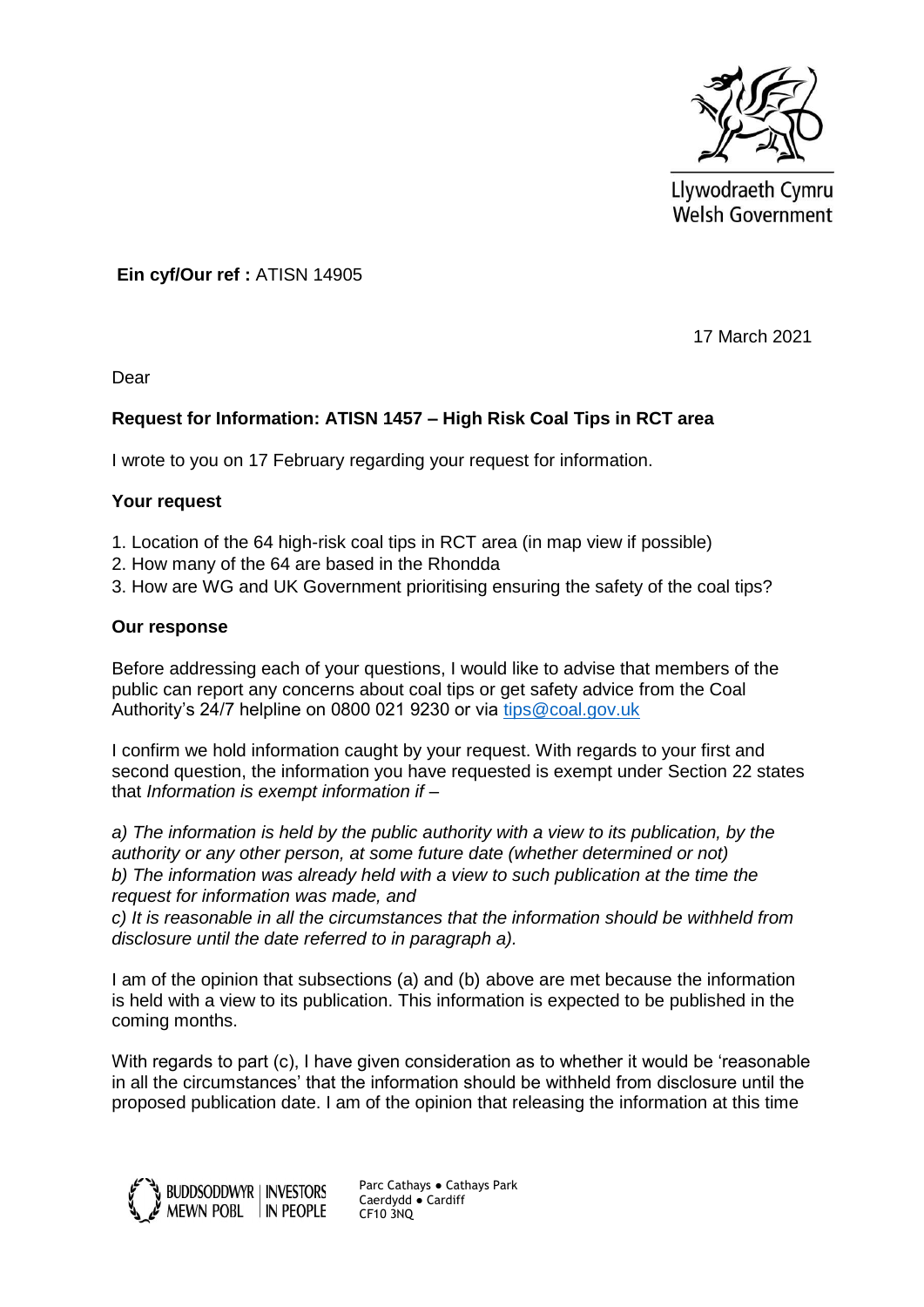would cause disruption to the Welsh Government's intentions in relation to its publication arrangements. Thus I am content that the exemption is engaged.

## **Public interest test**

Section 22 is a public interest exemption. This means that, in order to withhold information, I must show that the public interest in withholding is greater than the public interest in releasing it.

## **Public interest arguments in favour of disclosure**

In terms of the public interest, it is recognised that there is public interest in there being openness and transparency within Government. It is further recognised that there is a clear public interest in the safety of coal tips in Wales given their proximity in many cases to populated areas.

## **Public interest arguments in favour of withholding**

The Welsh Government has committed to publishing information of this nature on Data Map Wales. However, there is a validation process which is being undertaken on the information to ensure its accuracy. By restricting access to the data ahead of publication, we will be publishing the information in a co-ordinated manner to all people at the same time.

An accelerated release of data might result in inaccurate information being disclosed prematurely, misleading the public.

## **Balance of public interest test**

To that end, I do not think it is reasonable in the circumstances or in the public interest, to release this information prematurely. I am satisfied therefore that the balance of the public interest falls in favour of withholding the information.

With regards to your third question, on how Welsh Government and the UK Government are prioritising ensuring the safety of coal tips in Wales, the Minister for Environment, Energy and Rural Affairs recently published a Written Statement setting out the work of the joint Welsh and UK Governments Task Force. That information is therefore exempt by Section 21 of the Freedom of Information Act, information otherwise available. The information can be seen at https://gov.wales/written-statement-update-coal-tip-safety. If you are dissatisfied with the Welsh Government's handling of your request, you can ask for an internal review within 40 working days of the date of this response. Requests for an internal review should be addressed to the Welsh Government's Freedom of Information Officer at:

Information Rights Unit, Welsh Government, Cathays Park, Cardiff, CF10 3NQ or Email: [Freedom.ofinformation@gov.wales](mailto:Freedom.ofinformation@gov.wales)



Parc Cathays ● Cathays Park Caerdydd ● Cardiff CF10 3NQ